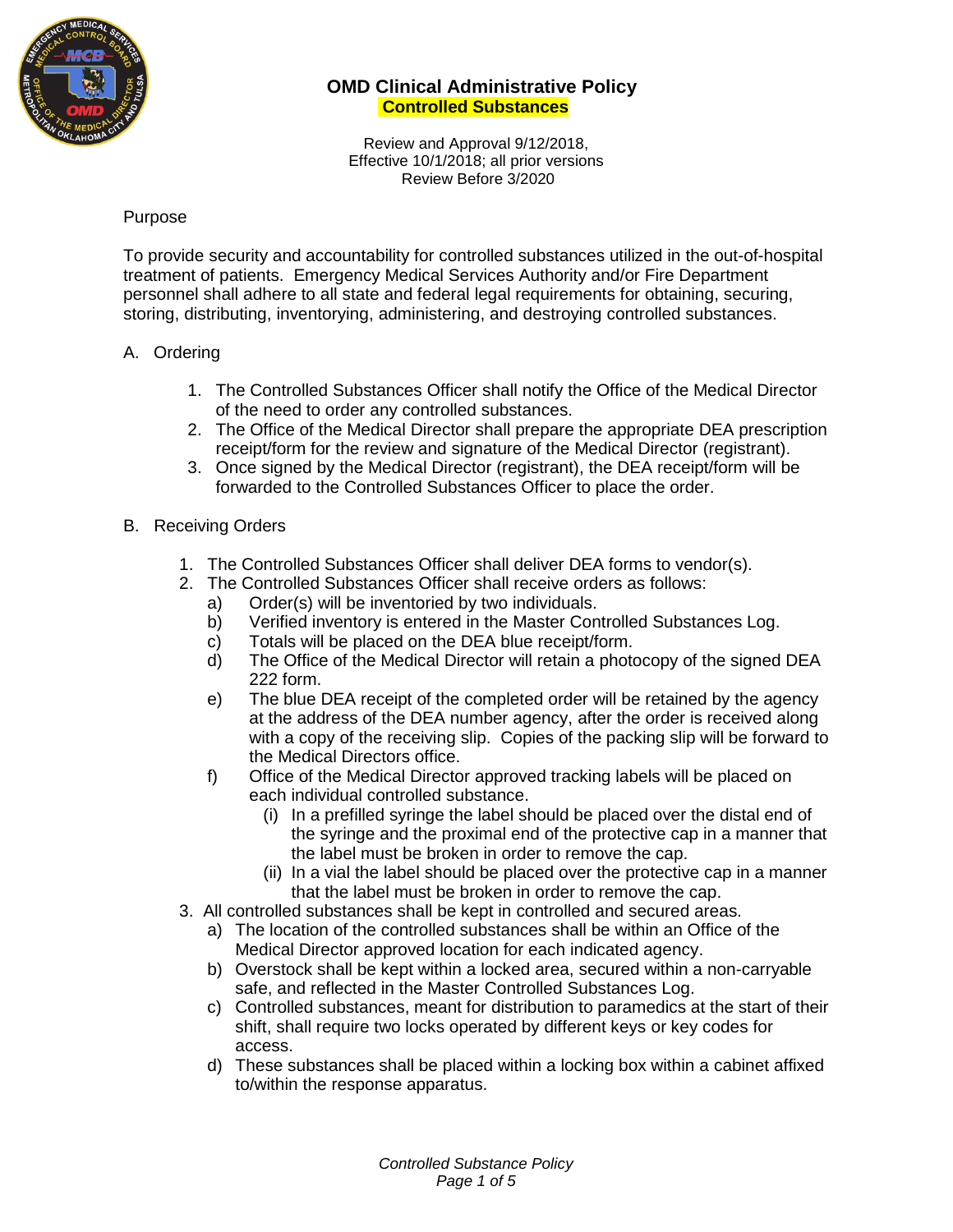

Review and Approval 9/12/2018, Effective 10/1/2018; all prior versions Review Before 3/2020

- e) The Controlled Substances Officer and his/her assistant shall have direct access to controlled substances security cabinets and lock boxes.
- f) Overstock shall be kept separate and apart from the normal day-to-day inventory available for distribution to the paramedics and accessible only by the Controlled Substances Officer, his/her assistant, Medical Director (registrant), and/or Medical Director designee(s).
- C. Transfer of Controlled Substances between EMSA Divisions and/or agencies
	- 1. There will be no transfer of controlled substances between EMSA Divisions, EMSA Substations and/or agencies unless under special circumstances and only after approval by the Office of the Medical Director.
	- 2. A written request for such transfer of controlled substances shall be forwarded to the Office of the Medical Director specifically indicating the rationale for the transfer. Acceptable rationales include a vendor's inability in filling prescription(s) beyond local agency control and either natural or man-made disaster that prohibits the usual delivery and/or receiving of controlled substances. If such transfer of controlled substances is granted, the transaction will be posted in the Master Controlled Substances Log in addition to any applicable state and DEA forms.
	- 3. Receiving order guidelines will apply when accepting transferred controlled substances.
- D. Distributing Controlled Substances to Paramedics & Related Documentation.
	- 1. The Controlled Substances Officer or his/her assistants shall be the only individual(s) to distribute resupply stock.
	- 2. All individual controlled substances will be vacuum sealed prior to being placed in the control substances lock boxes. During the vacuum sealing process a unique identifiable sticker (approved by the Medical Director) should be adhered to the inside of the vacuum sealed package prior to sealing to ensure integrity of the packaging.
	- 3. The Controlled Substances Officer shall review the available inventory for the ambulance or paramedic-staffed fire apparatus controlled substances lock boxes.
	- 4. Stock levels of controlled substances to be carried on each ambulance: 4 containers of fentanyl (usual concentration of 100 mcg/container); 2 containers (usual concentration of 4 mg/container) of morphine sulfate; 4 containers of midazolam (usual concentration of 10 mg/container); 2 containers of diazepam (usual concentration of 10 mg/container).
	- 5. Stock levels of controlled substances carried on each paramedic-staffed fire squad, engine, or truck: 2 containers of fentanyl (usual concentration of 100 mcg/container); 2 containers of morphine (usual concentration of 4mg/container); 2 containers of midazolam (usual concentration of 10 mg/container); 2 containers of diazepam (usual concentration of 10 mg/container).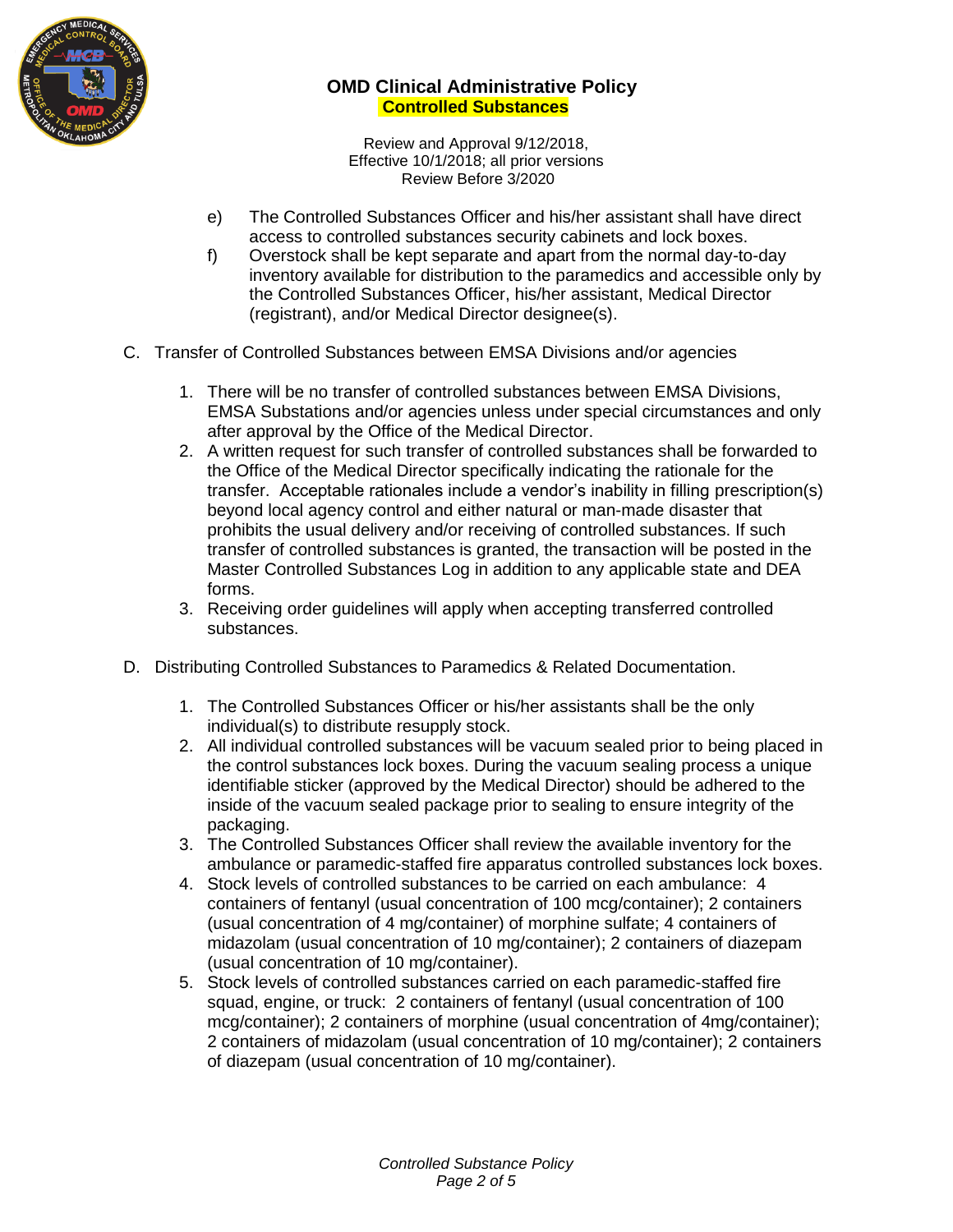

Review and Approval 9/12/2018, Effective 10/1/2018; all prior versions Review Before 3/2020

6. The stock levels of controlled drugs on each individual ambulance and paramedic-staffed fire apparatus shall be accurately recorded between shift changes and resupply intervals.

# **EMSA:**

- At shift change, materials management assistant or authorized designee shall be present with paramedic during inventory, inspection, and/or return of controlled substances. Both individuals are to count all controlled substances and agree to inventory status and integrity of containers with signed documentation of such.
- The materials management assistant or authorized designee and paramedic must validate any usages to ensure appropriate documentation as listed in item E.2 (below).
- In the event of tampered/damaged and/or unaccounted controlled substances at any inspection, all involved personnel will remain on-duty and the last authorized personnel will retain custody of the controlled substances until all discrepancies are immediately reported to the supervising EMS officer and an OMD director with sufficient resolution acceptable to both the EMS officer and OMD director.

## **Fire Departments:**

- At any paramedic shift change, both off going and oncoming paramedic signatories shall be present for controlled substances inventory and inspection. Both individuals are to count all controlled substances and agree to inventory status and integrity of containers with signed documentation of such.
- Paramedics must validate any usages to ensure appropriate documentation as listed in item E.2 (below).
- In the event of tampered/damaged and/or unaccounted controlled substances at any inspection, all involved personnel will remain on-duty and the last authorized personnel will retain custody of the controlled substances until all discrepancies are immediately reported to the supervising EMS officer and an OMD director with sufficient resolution acceptable to both the EMS officer and OMD director.
	- 7. When resupplying, signatures of both the Controlled Substances Officer or his/her designee and the receiving paramedic shall be placed upon the Master Controlled Substances Log and Apparatus Controlled Substances Log.
	- 8. All controlled substances shall be placed and maintained (with obvious exception of when being administered to patients) in the vehicle's controlled substances lock box.
	- 9. Each paramedic shall maintain the Apparatus Controlled Substances Log, recording all controlled substances received and dispensed during their shift. The log shall be kept in a secured place at all times otherwise.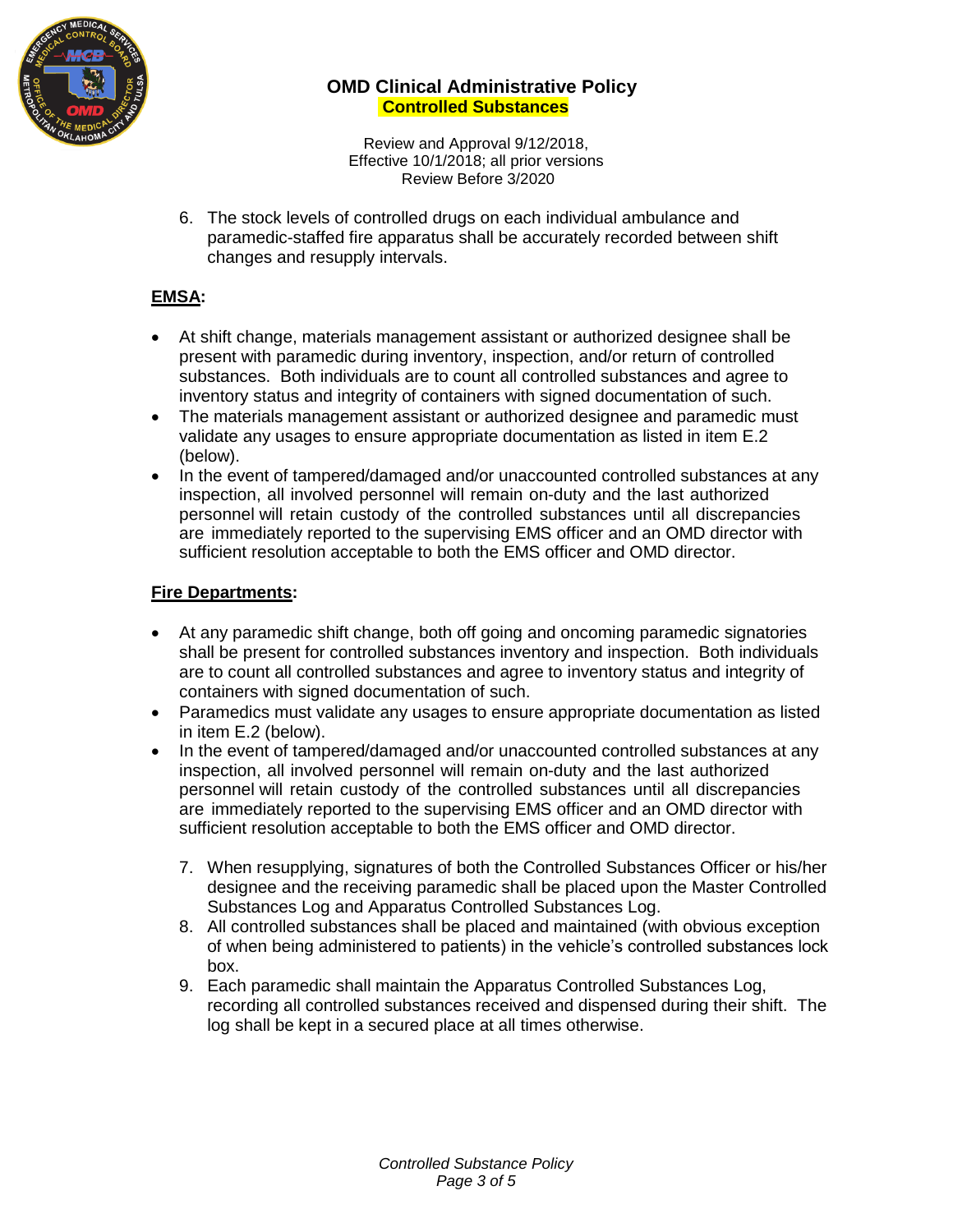

Review and Approval 9/12/2018, Effective 10/1/2018; all prior versions Review Before 3/2020

- E. Administration of Controlled Substances by Paramedics & Related Documentation.
	- 1. Controlled substances shall be administered in compliance with the Medical Control Board authorized treatment protocols.
	- 2. Paramedics shall enter the date, time, agency incident number, patient name, clinical condition treated, physician ordering (if applicable), amount administered, and amount discarded (if applicable) and their own name in the Apparatus Controlled Substance Log, ensuring all such entry is printed with legibility for any controlled substance(s) administration and/or opening of controlled substance container(s).
	- 3. The patient care report shall contain the same details as in the Apparatus Controlled Substances Log for any controlled substance(s) administered.
	- 4. All filled individual pages from any Apparatus Controlled Substance Log shall be retained by the Controlled Substances Officer**.** The information contained on each page shall be transferred to the Master Control Substances Log.
- F. Loss of or Destroying Controlled Substances & Related Documentation
	- 1. Any unused portions of controlled substances administered to patients shall be recorded in the Apparatus Controlled Substances Log. The log should bear the signature of two persons attesting to the fact that the drug was disposed. One of two persons should be a receiving physician, nurse, or in the instance of nontransport, a colleague assigned to that same apparatus.
	- 2. If a controlled substance is opened and not administered, the paramedic shall prepare an incident report detailing the rationale. The incident report and the controlled substance shall be turned over to the Controlled Substances Officer or his/her designee to be sent for destruction. The Controlled Substances Officer or his/her designee will log the event and submit the incident report to the Office of the Medical Director.
	- 3. If a controlled substance container is damaged, an incident report shall be prepared by the paramedic involved and/or discovering the damage. The damaged container shall be turned over to the Controlled Substances Officer or his/her designee. The Controlled Substances Officer shall notify the Office of the Medical Director to allow inspection of the container prior to its destruction.
	- 4. If controlled substances are reported as lost, an on-duty EMS supervisor/officer and the Controlled Substances Officer or acting designee shall immediately be notified and the following report(s) made:
		- a) A report shall reflect the details of events regarding the loss.
		- b) The Controlled Substances Officer or appropriate agency designee shall notify the Medical Director (registrant) or his/her designee before end of shift.
		- c) The Medical Director (registrant) or his/her designee shall report the loss to law enforcement authorities in accordance with prevailing state and federal requirements.